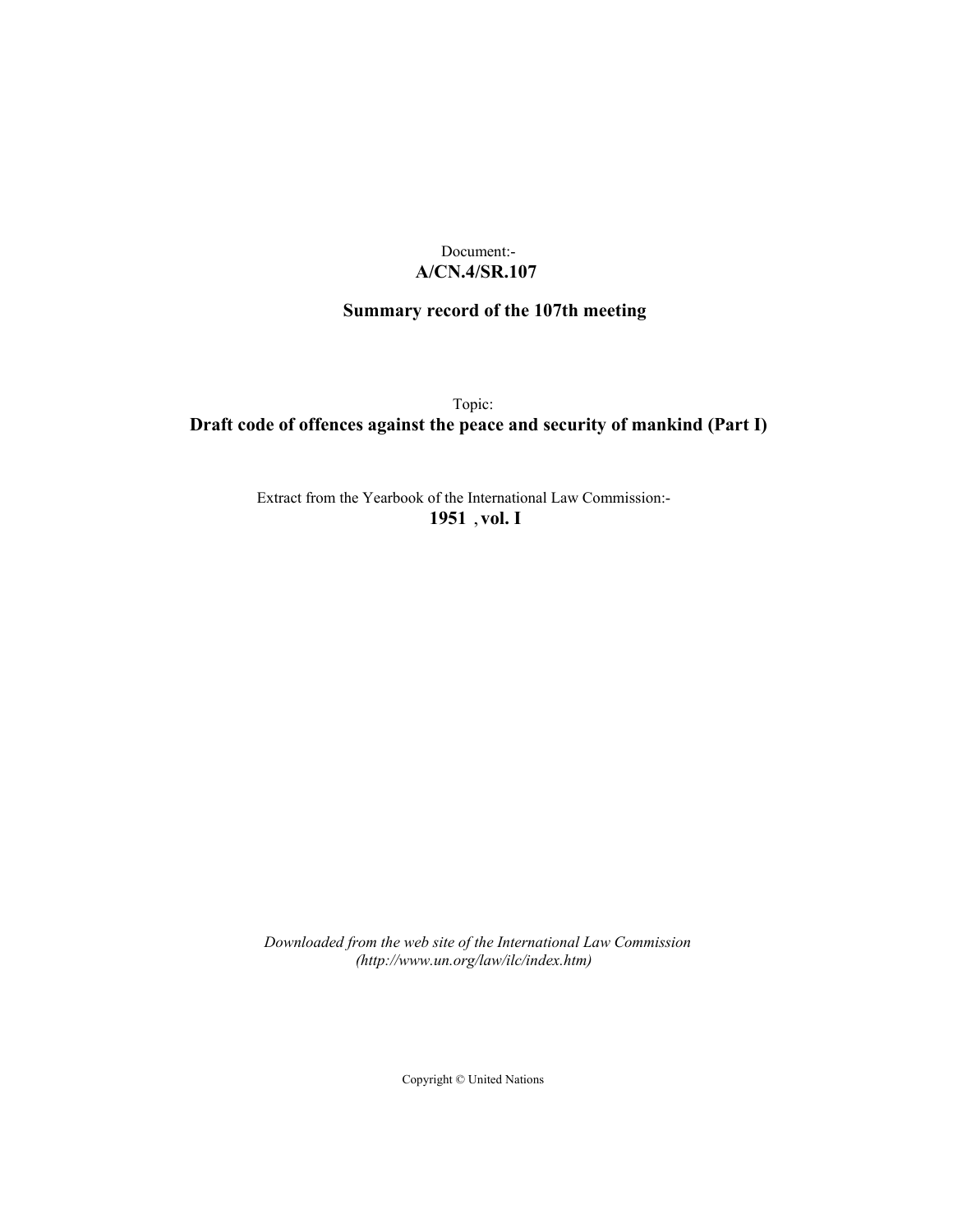151. The CHAIRMAN pointed out that the acts listed in the various paragraphs of article 2 of the draft code constituted to some extent examples of offences against the peace and security of mankind. Those paragraphs, however, did not contain a definition.

152. Mr. AMADO considered that the addition proposed by Mr. Scelle would be more appropriately discussed in connexion with the Commission's report on the definition of aggression.

153. Mr. SCELLE supported that point of view and said that he was not proposing *to* offer an amendment to the text of the draft code. He could submit his definition of aggression at the next meeting.

*Paragraph (1) of article 2 was adopted without amendment.<sup>1</sup> ''*

#### *First paragraph of the comment*<sup>18</sup>

154. Mr. YEPES pointed out that in using the words "armed force" in article 2, paragraph 1, as well as in the comment in that paragraph, the Commission was restricting the scope of the article, seeing that Article 2, paragraph 2, of the Charter of the United Nations simply spoke of the use of " force ". He therefore proposed the deletion of the word " armed ", so as to bring the paragraph into line with the United Nations Charter.

155. The CHAIRMAN pointed out that the Commission had already discussed that point at length.

156. Mr. ALFARO said that that discussion had taken place in connexion with the definition of aggression. He saw some reason for using the term "armed force", but he was, in principle, always in favour of using the terms of the United Nations Charter. It would do no harm to delete the word " armed ".

*It was decided by 8 votes to 4 to retain the term* " *armed force* ".

157. Taking up a suggestion by Mr. SPIROPOULOS, the CHAIRMAN proposed the substitution in article 2, paragraph 1 of the wording: " It is to be noted that Article 2, paragraph 4, of the United Nations Charter binds all members ... " for " this is in conformity with Article 2, paragraph 4 of the Charter of the United Nations . . ."

*It was so decided.*

158. Mr. YEPES stressed the importance of the draft code which the Commission was preparing and earnestly requested that, whenever the latter departed from the text of the Charter, it should state its reasons for so doing. He considered that it was advisable to say " this provision is not in conformity with the Charter ".

159. Mr. AMADO pointed out that the Charter was concerned with the acts of States, so no confusion was possible. Further, it could not be maintained that the violation of every obligation laid down in the Charter constituted an offence under international law, involving criminal responsibility.

160. Mr. YEPES asked that the Commission vote on this suggestion.

*Mr. Yepes' suggestion was rejected by 6 votes to 3.*

The meeting rose at 1 p.m.

# 107th MEETING

*Wednesday, 20 June 1951, at 9.45 a.m.*

#### **CONTENTS**

*Page*

Preparation of a draft code of offences against the peace and security of mankind: report by Mr. Spiropoulos (item  $2(a)$ of the agenda) (A/CN.4/L.15) *{continued)*

Text of the draft code *{continued)*

| Paragraph $(1)$ , , , , , , , , , , , , , , , , , 214                              |  |  |  |  |  |  |  |  |  |     |
|------------------------------------------------------------------------------------|--|--|--|--|--|--|--|--|--|-----|
| Paragraph (2) [3 of the "Report"] 214                                              |  |  |  |  |  |  |  |  |  |     |
| Paragraph (3) [4] 217                                                              |  |  |  |  |  |  |  |  |  |     |
|                                                                                    |  |  |  |  |  |  |  |  |  |     |
|                                                                                    |  |  |  |  |  |  |  |  |  |     |
| Paragraph $(6)$ [7] $\ldots$ $\ldots$ $\ldots$ $\ldots$ $\ldots$ $\ldots$ $\ldots$ |  |  |  |  |  |  |  |  |  | 219 |
| Paragraph $(7)$ [8] $\ldots$ $\ldots$ $\ldots$ $\ldots$ $\ldots$ $\ldots$ $\ldots$ |  |  |  |  |  |  |  |  |  | 220 |
| Paragraph $(8)$ [9] 221                                                            |  |  |  |  |  |  |  |  |  |     |
|                                                                                    |  |  |  |  |  |  |  |  |  |     |

*Chairman:* Mr. James L. BRIERLY *Rapporteur:* Mr. Roberto CORDOVA

#### *Present:*

*Members:* Mr. Ricardo J. ALFARO, Mr. Gilberto AMADO, Mr. J. P. A. FRANCOIS, Mr. Shuhsi Hsu, Mr. Manley O. HUDSON, Mr. Faris EL KHOURY, Mr. A. E. F. SANDSTROM, Mr. Georges SCELLE, Mr. Jean SPIROPOULOS, Mr. Jesús María YEPES.

*Secretariat:* Mr. Ivan KERNO, Assistant Secretary-General in charge of the Legal Department; Mr. Yuen-li LIANG, Director of the Division for the Development and Codification of International Law, and Secretary to the Commission.

<sup>&</sup>lt;sup>17</sup> The original text of paragraph (1) opened with the following phrase: " (1) The employment, or threat of employment, by the authorities of a State, . . .". See also, summary record of the 108th meeting, paras. 115-155.

<sup>&</sup>lt;sup>18</sup> The first paragraph read as follows: "In prohibiting the employment of armed force (except under certain specified conditions), this paragraph incorporates in substance that part of Article 6, paragraph *(a),* of the charter of the Nurnberg Tribunal, which defines as ' crimes against peace' *inter alia* the ' initiation or waging of a war of aggression, or a war in violation of international treaties, agreements or assurances...'. In addition, the present paragraph includes the threat of employment of armed force as an offence. This is in conformity with Article 2, paragraph 4, of the Charter of the United Nations which binds all Members to refrain in their international relations from the threat or use of force against the territorial integrity or political independence of any State, or in any other manner inconsistent with the purposes of the United Nations'."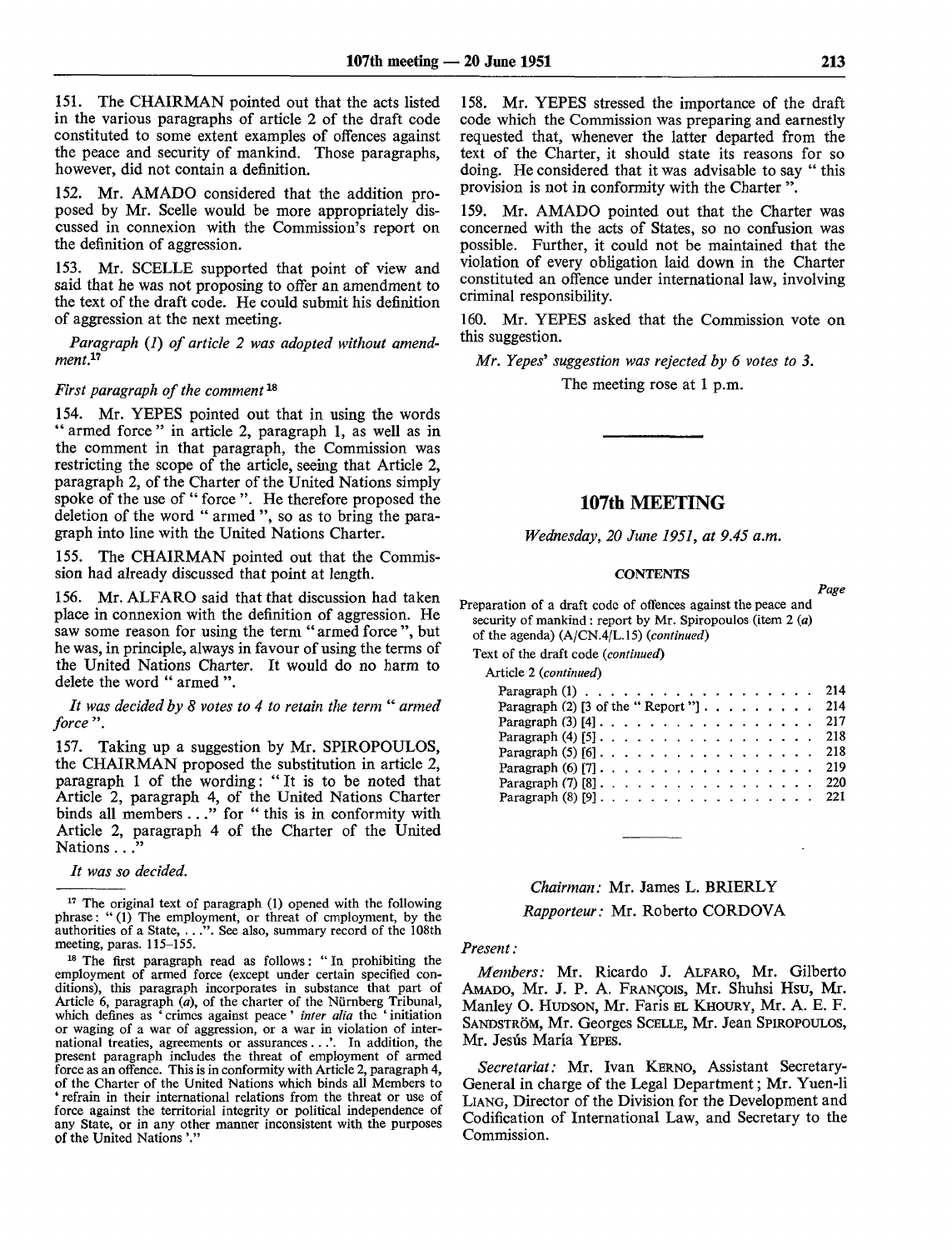**Preparation of a draft code of offences against the peace and security of mankind: report by Mr. Spiropoulos** (item 2  $(a)$  of the agenda)  $(A/CN.4/L.15)^{-1}$  *(continued)* 

TEXT OF THE DRAFT CODE

ARTICLE *2 (continued)*

*Paragraph (1)*

*Second paragraph of the comment<sup>2</sup>*

1. The CHAIRMAN read out the text of the second paragraph.

2. Mr. HUDSON, supported by Mr. SPIROPOULOS, suggested that it might not be advisable to refer to the draft Declaration on Rights and Duties of States, in view of the reception given to that draft by the General Assembly. He recognized, however, that the draft was of some importance as a document on the subject. He explained that, if the Declaration had been adopted by the General Assembly, it would have had an authority independent of that of the Commission; but it had no such independent authority as yet.

3. Mr. ALFARO pointed out that the Assembly had not yet taken any decision regarding the Declaration.

4. The CHAIRMAN observed that the Assembly had transmitted it to Member States.

5. Mr. ALFARO thought that, until a decision had been taken, it was preferable to retain that paragraph in order to show that the Commission was systematic and referred to its previous work.

6. The CHAIRMAN read out part of General Assembly resolution 375 (IV), of 6 December 1949, on the draft Declaration:

" The General Assembly .. .

" 2. Deems the draft Declaration a notable and substantial contribution towards the progressive development of international law and its codification and as such commends it to the continuing attention of Member States and of jurists of all nations;

" 3. Resolves to transmit to Member States, for consideration, the draft Declaration ... "

*The second paragraph was adopted.*

7. Mr. YEPES observed that the second paragraph just adopted was in conflict with the first paragraph approved the previous day. The first paragraph referred to " armed force ", whereas article 9 of the draft Declaration referred to the use of " force ". If armed force only were referred to, the scope of the definition would be restricted.

8. Mr. ALFARO said that the problem did not arise, since one document was a declaration and the other concerned offences.

9. Mr. YEPES still maintained that there was a contradiction and that it would be preferable to refer to the employment of force without adding any qualification.

*Third and last paragraph of the comment*<sup>3</sup>

10. The CHAIRMAN reminded Mr. Yepes of the decision taken at the previous meeting. He read out the last paragraph of the comment.

*The third and last paragraph was adopted.*

*Paragraph (2) (paragraph (3) in the text of the* " *Report*")

11. Mr. HUDSON asked whether it would not be possible to follow the terms of the Charter and use the words " individual self-defence ".

12. Mr. SPIROPOULOS pointed out that those words had originally been used but that the word " national" had been substituted for "individual".

13. Mr. YEPES thought it preferable to follow the text of the Charter. He proposed the words " individual or collective ".

14. The CHAIRMAN pointed out that the same objection applied to article 2, paragraph 1.

15. Mr. HUDSON said that after reflection he thought it better to retain the word " national", since, in the case of self-defence carried out by individuals, the words " by the authorities of the State " could not be used.

16. The CHAIRMAN also preferred the word " national"; he found the word " individual" entirely unsuitable.

17. Mr. EL KHOURY thought that the wording should be " The planning and preparation, by the authorities of a State ", rather than " The planning or preparation ", since the mere fact of planning to use force was not an international crime unless followed by preparation for the use of force. If the word " planning" was to be retained, it must be " preparation and planning ".

The CHAIRMAN did not see why the mere fact of planning could not be a crime; the article was intended to cover conspiracy.

19. Mr. ALFARO considered that planning and preparation were two different offences: planning meant drawing up a general plan, and preparation meant the execution of that plan, for which a physical act was required. Hence the wording should be " either planning or preparation ".

20. Mr. SPIROPOULOS reminded the Commission that the Nurnberg Charter referred to the planning, preparation, initiation or waging of a war of aggression as different crimes.

21. Mr. CORDOVA asked Mr. Spiropoulos whether, under the charter and judgment of the Nurnberg Tribunal, it was the attitude of mind or the planning that had been taken into consideration with regard to plans.

Mr. SPIROPOULOS pointed out that some Germans had been punished for preparing plans, while others

<sup>&</sup>lt;sup>1</sup> See summary record of the 106th meeting, footnote 8.

<sup>&</sup>lt;sup>2</sup> The second paragraph read as follows: "This paragraph is also in consonance with the draft Declaration on Rights and Duties of States, prepared by the International Law Commission which, in Article 9, provides: ' Every State has the duty to refrain from resorting to war as an instrument of national policy, and to refrain from the threat or use of force against the territorial integrity or political independence of another State, or in any other manner inconsistent with international law and order '."

<sup>&</sup>lt;sup>3</sup> The third paragraph read as follows: "The offence defined in this paragraph, by its nature, can only be committed by the authorities of a State. A criminal responsibility of private individuals may, however, arise under the provisions of paragraph 11 of the present article."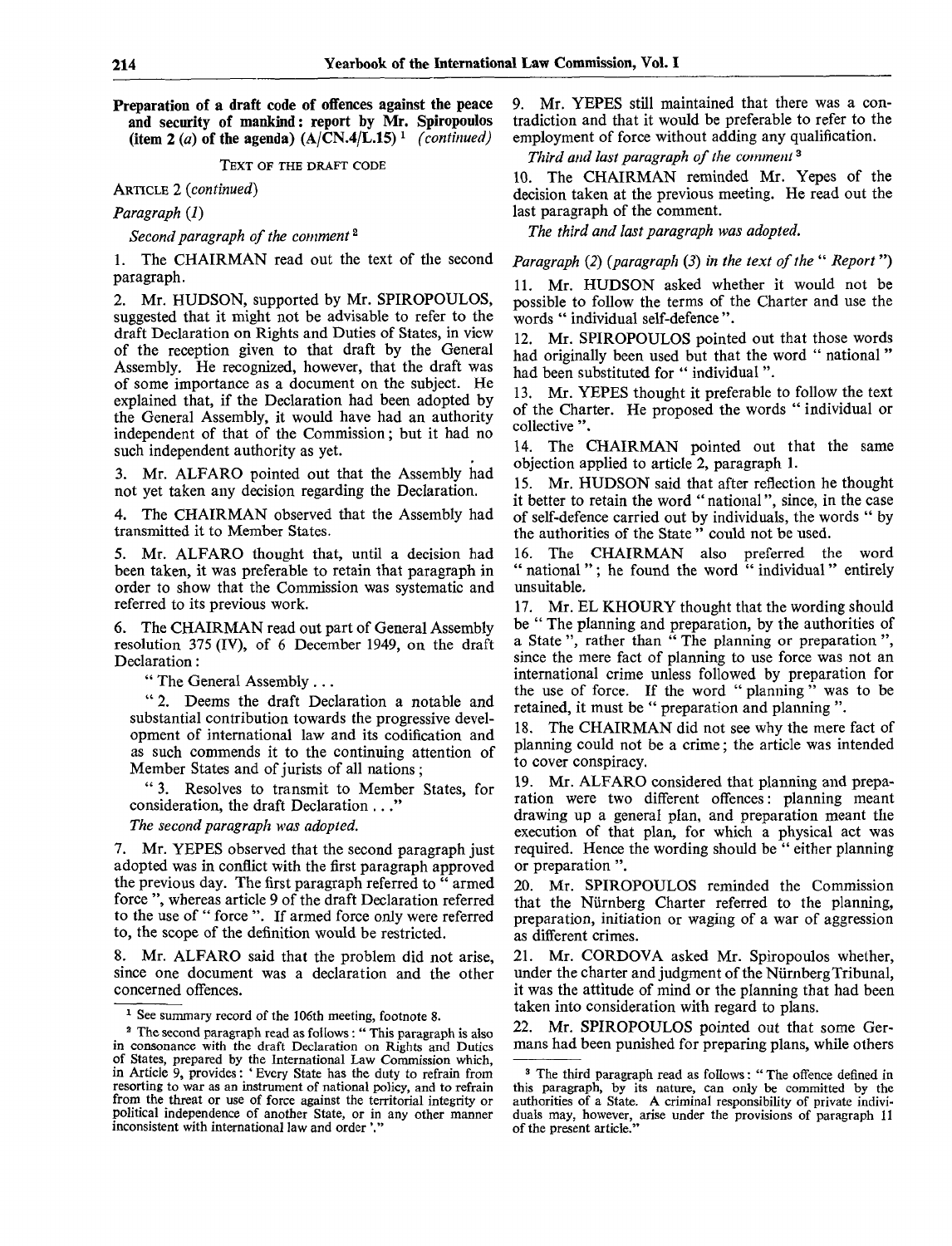were preparing for war. Besides conspiracy there was also mere planning.

23. Mr. YEPES observed that the English text of the comment referred to " planning and preparation".

24. Mr. EL KHOURY thought that the paragraph and the comment should be drafted in similar terms.

*It was decided by 7 votes to 2 to retain the text of paragraph 2.*

25. Mr. AM ADO explained that he had been in favour of retaining the wording of the Niirnberg Charter.

26. Mr. SCELLE said that he had voted against the text because, from the French point of view, planning could not be considered an offence;*<sup>i</sup>* there must be a beginning of execution. A mere plan was not a crime. It was only an evil intention.

27. Mr. SPIROPOULOS observed that the French translation was incorrect.

28. Mr. CORDOVA explained that it was because of that error in translation that he had asked the Rapporteur for an explanation. Planning was not a mental attitude, it was an act.

29. The CHAIRMAN agreed with that interpretation. 30. Mr. YEPES believed that the misunderstanding was due to the fact that the English text of paragraph 2 referred to " planning or preparation", whereas the comment said " planning and preparation ". He asked the Commission to take another vote.

31. The CHAIRMAN agreed that the French translation was bad, since the French word " *projeter* " was not the equivalent of the English word " planning ".

32. Mr. SCELLE said that that was why he had been in favour of replacing the word " or " by the word " and ".

33. Mr. CORDOVA said that he had voted for the retention of the word "or"; there were in fact two offences, planning and preparation.

34. Mr. ALFARO thought it advisable to clarify the point on which the Commission was to vote. He had assumed that according to Mr. el Khoury's proposal, planning and preparation were two separate offences. Mr. Scelle seemed to be troubled by the fact that planning was not an offence in itself; he agreed with that view so far as the French word *"projeter* " was concerned. The paragraph referred to acts constituting conspiracy to commit aggression. For instance, Hitler had summoned his generals, declared his intention of committing aggression against Poland, and asked them to prepare a plan. There had therefore been a group of generals who had prepared the plans, and another group who had taken the necessary measures for their execution. The first group had conspired with Hitler. He thought that the word "or" should be retained for that reason. Planning must be considered as one offence, and preparation for the employment of armed force as another.

35. Mr. EL KHOURY thought that another explanation was required. He would take Mr. Alfaro's example and assume that a group of experts drew up plans which were carried out by another group; if the stage of "execution" were never reached, would the planning be an offence? Under ordinary criminal law, such groups of experts would be considered as accomplices if a crime were committed, but if no crime were committed, they would not be prosecuted. That was why he had proposed saying " planning *and* preparation ". He was not proposing that the word " planning " be deleted, but that it be linked with the second stage, namely, preparation for the employment of armed force.

36. Mr. KERNO (Assistant Secretary-General) observed that the French text of paragraph 2 contained an error. In the French text of the Niirnberg Charter (article 6 *(a))* the word " planning " was translated by " *direction "* and not by " *projeter ".* The previous year the Commission had found the word " direction" unsatisfactory;<sup>5</sup> if it now rejected the word *"projeter",* were the words " *priparer des plans "* to be considered preferable?

37. Moreover, there was a discrepancy between the French and English texts : the English text of the definition in paragraph 2 used the words " planning or preparation" whereas the comment said " planning and preparation", which might perhaps be correct; the French text, on the other hand, used the word " or " in both cases.

38. Mr. AMADO said that the word " planning ", in that definition, included the element of premeditation. When Hitler had drawn up his plan for the conquest for Czechoslovakia, he had committed an act which the Niirnberg judges had considered as being part of his plan to destroy the Czechoslovak State. The word " planning " enabled the judge to define the elements of the crime*;* the Niirnberg Charter spoke of the planning, preparation and waging of a war of aggression. Planning was not only a work of imagination, it included acts of war which the judges had recognized. Criminal law, of course, referred to acts; he did not see how execution could be brought in, in that particular case, since it came into another category. The word " planning " referred to organization and preparation; the conception of plans was not sufficient. The intention of the Niirnberg Charter was to apply the word " planning" to the positive element in the preparation of the crime, hence, the element constituting premeditation.

39. Mr. SPIROPOULOS recalled that the previous year Mr. Pella had criticized the text of the draft Code for referring to " planning " in paragraph 2, whereas paragraph 11 spoke of " conspiracy ", and had declared that conspiracy meant the drawing-up of plans. He himself had made no comment, since the text had been prepared by the drafting Sub-Committee. He proposed that the word " planning " be deleted, because " conspiracy " certainly meant drawing up plans for the preparation of war.

40. Mr. SANDSTRÖM thought that the word "planning" implied a project which had been externalized, while " preparation " was the beginning of execution. Planning could be a separate offence from preparation. He was in favour of retaining the text as it stood.

<sup>4</sup> The French text read as follows: " *Le fait, pour les autorites d'un Etat, de projeter ou de preparer Vemploi de la force armee* ".

<sup>6</sup>  *Yearbook of the International Law Commission 1950,* vol. T, summary record of the 48th meeting, paras. 2-6.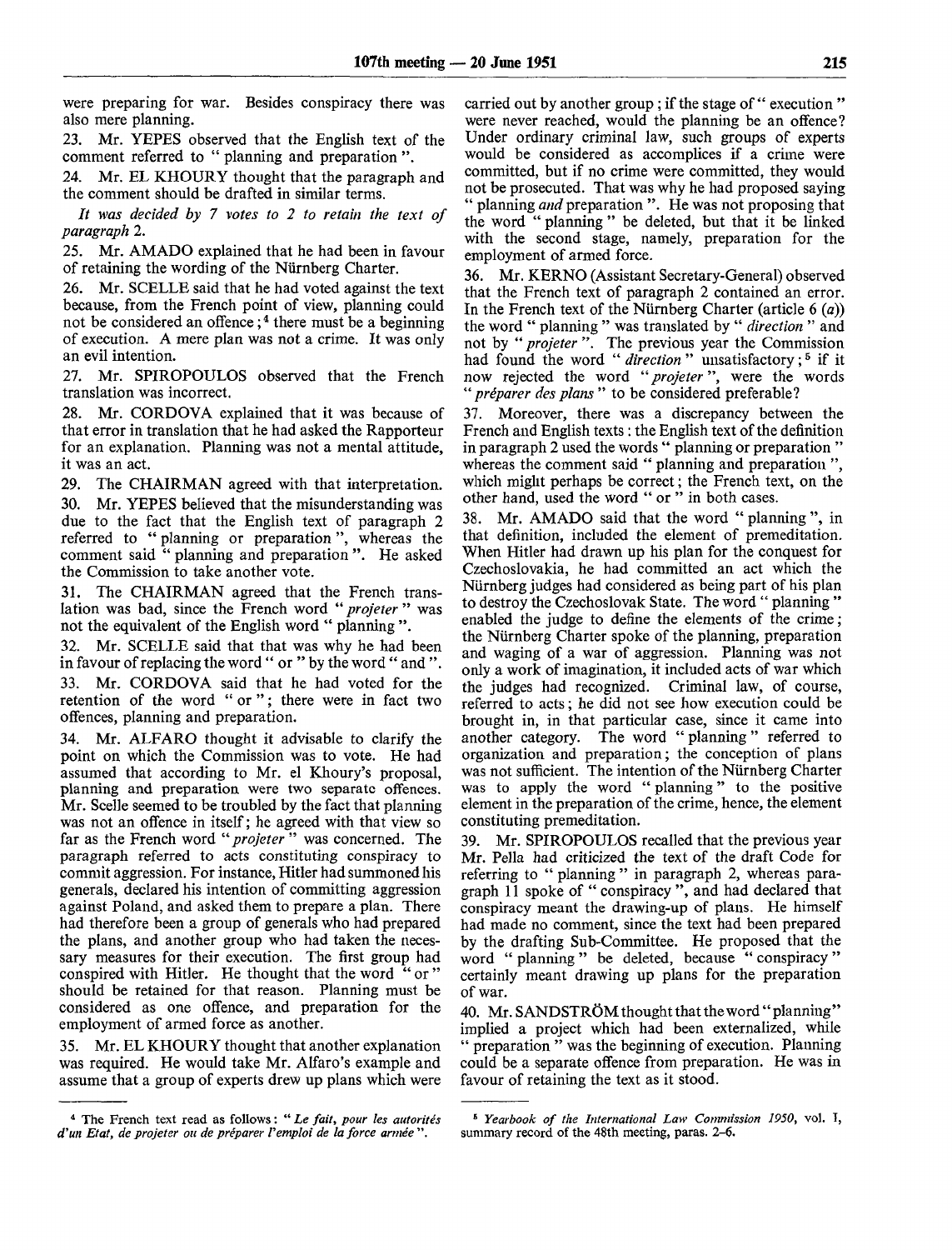41. Mr. SPIROPOULOS pointed out that he had said that it would be advisable to refer to the word " conspiracy " in paragraph 11.

42. Mr. SANDSTRÖM replied that although "planning" nearly always implied " conspiracy", it did not necessarily do so. A dictator might prepare his own plans.

43. Mr. AMADO urged the Commission to study the question carefully. If the idea of planning were withdrawn from the comment accompanying the text, that decision would have far-reaching consequences. If in future the head of a State made plans for a war of aggression and subsequently suffered defeat, he would maintain that he had confined himself to planning, which was not an offence, since the International Law Commission had withdrawn it from the draft code and the Rapporteur had associated planning with conspiracy; but he, the head of the State, had not conspired. He was in favour of retaining the word " planning ".

44. Mr. SCELLE saw no objection to keeping the English word " planning ". It was the French word " *projeter"* which he criticized. If the words *"faire un projet*" were substituted, the text became intelligible. The word " *projeter* " was ambiguous.

45. Mr. CORDOVA noted that all members of the Commission were in agreement. If planning were to be punishable, it must come within the realm of fact, and it then became preparation. The word " planning " could be deleted since a " conspiracy" was referred to in paragraph 11. When Hitler had written his book *Mein Kampf,* he had been making plans, which was not a punishable offence without preparation. He believed that the Rapporteur was right and that the word " planning " should be deleted from paragraph 2.

46. Mr. ALFARO read the following passage from " *The Charter and judgment of the Nurnberg Tribunal*" :

" Military planning and preparation was considered criminal in so far as it was undertaken by persons in influential positions. Such military leaders as Goering, Keitel, Raeder and Jodl were found guilty of this crime. On the other hand, the Court said of Doenitz that, although he built and trained the German U-boat arm, the evidence did not show that he prepared aggressive wars. ' He was a line officer performing strictly tactical duties. He was not present at the important conferences when plans for aggressive wars were announced, and there is no evidence he was informed about the decisions reached there.' As a pre-requisite for criminal military planning the Court therefore seems to have required knowledge of the aggressive purpose of the planning. Such knowledge, however, might, apparently, not only be proved directly by showing that the defendant was informed in fact, but also be inferred from the position he held."<sup>6</sup>

Hence planning was a separate offence.

47. Mr. EL KHOURY said that he agreed with that interpretation, provided that planning was followed by preparation. He proposed that the word " planning" be deleted.

48. Mr. CORDOVA suggested that the commentary state that planning was included in preparation.

49. Mr. YEPES opposed the deletion of the word " planning", since if planning were omitted, many offences against peace would be left out of account. Planning for aggression was a punishable offence.

*It was decided, by 7 votes to 5, to delete the words* " *planning or* " *in the first line of paragraph 2.*

*First paragraph of the comment*

50. The CHAIRMAN observed that, as a result of the Commission's vote, the word " planning" must be deleted from the first line of the comment which read " In prohibiting the planning and preparation for the employment of armed forces . . .".

51. Mr. HUDSON thought that the text should be worded as follows: '\* Planning, preparation, initiation or waging .. .". The word " or " was to be understood as being repeated between each of those words.

52. Mr. SANDSTRÖM did not consider that all those words could be included.

53. Mr. HUDSON admitted that the initiation and waging of war could not be included in the text; it must be limited to the planning or preparation of a war of aggression. By using the word " preparation ", the Commission had explained that it meant planning to be understood as included in that term.

54. Mr. SPIROPOULOS observed that that was certainly the sense of the Nurnberg Charter.

55. Mr. ALFARO emphasized that the Commission had decided that the idea of planning was included in the word " preparation ", in spite of the fact that the Nurnberg Charter referred to planning as a crime.

56. The CHAIRMAN asked the Commission if it intended to stipulate that preparation included planning.

57. Mr. CORDOVA replied in the affirmative; the word planning " was included in the Nürnberg principles, and it must be explained why the Commission had deleted it.

58. Mr. EL KHOURY stressed the danger of inserting the word " or " between the words " planning " and " preparation ".

59. The CHAIRMAN, supported by Mr. ALFARO, proposed the following wording: " The Commission was of the opinion that preparation included planning ".

60. Mr. CORDOVA suggested that the statement should be less concise.

61. Mr. HUDSON proposed the following wording: " As used in the text, the term preparation includes planning ".

62. Mr. ALFARO thought it advisable to emphasize that planning and preparation were different offences, although guilt by reason of planning could not be established unless there had been preparation.

63. Mr. SPIROPOULOS advised leaving that question to judges.

64. Mr. ALFARO thought that suggestion justified, and proposed saying that planning was a separate offence from preparation.

<sup>6</sup> United Nations Publication, Sales No. 1949.V.7, pp. 56-57.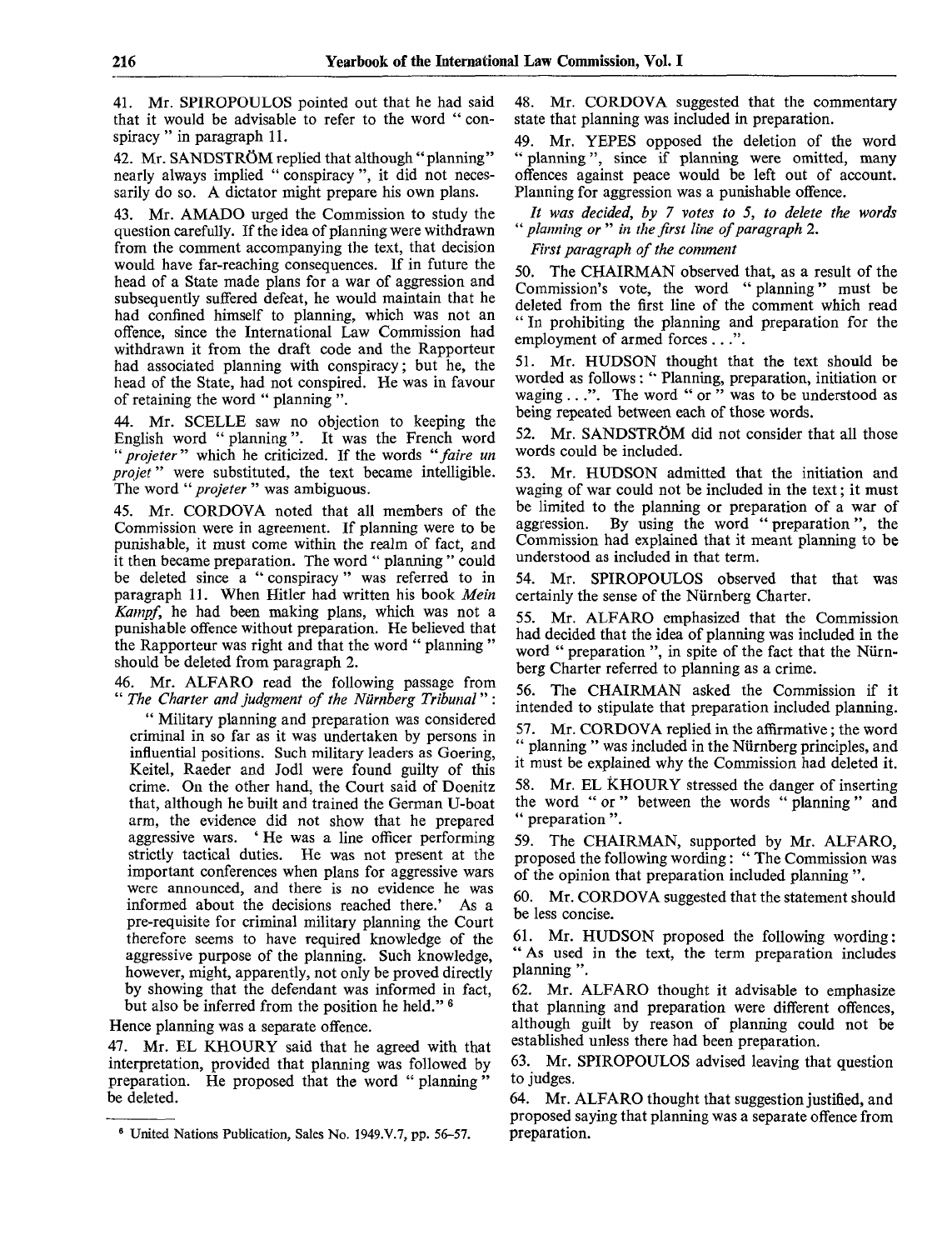65. The CHAIRMAN, Mr. HUDSON and Mr. SPIROPOULOS pointed out that that wording was inconsistent with the decision just taken by the Commission.

66. Mr. ALFARO explained that, when a State decided to commit aggression and entrusted the planning to one group of generals and the preparation and execution to second and third groups, all three groups were guilty of a crime. It was not necessary for the first group to prepare and carry out the aggression. It was committing a separate offence. Of course, if the Commission considered that the man conceiving the idea of aggression was not committing an offence, that was another matter. The question must be made very clear; that was an important part of the Niirnberg Charter.

67. Mr. AMADO considered the case of two political leaders of a State who planned a war. One of them might, for instance, have written such a work as *Mein Kampf.* There was no conspiracy, but the planning included organization of the scheme. The two statesmen summoned their generals and instructed them to prepare a war of aggression. He thought that the Commission had made a mistake in deleting the word " planning ".

68. Mr. EL KHOURY asked whether the preparation of plans which were subsequently shelved would constitute a crime. It was clear that if the plans were subsequently put into effect, their author would be found guilty.

69. The CHAIRMAN reminded the Commission that it had decided to delete the words " planning or ". He asked whether it intended to reconsider that decision. If not, it must bring the comment into line with the text.

70. Mr. AMADO was convinced that the decision was a mistake, though that, of course, was only his opinion.

71. Mr. HSU thought that the word " planning " should be deleted. Preparation included the preparation of plans. Consequently there was no reason to include planning in the text. Moreover, the arguments for retaining that idea had not convinced him.

72. The CHAIRMAN thought that it should be explained in the comment that preparation included planning.

73. Mr. ALFARO suggested the following wording: " Planning as a separate crime is included in the word preparation ".

74. Mr. SPIROPOULOS observed that members of the Commission were in general agreement.

75. The CHAIRMAN proposed the adoption of Mr. Hudson's text.

*The first paragraph of the commentary was adopted, with the amendment proposed by Mr. Hudson.*

*Second paragraph of the comment*

76. The CHAIRMAN read out the second paragraph of the comment.

77. Mr. EL KHOURY asked why that paragraph was repeated there when it already appeared in the comment on the first paragraph, and applied to all the offences.

78. Mr. SPIROPOULOS explained that certain crimes

could be committed by individuals, others by States and, finally, others by both States and individuals.

*The second paragraph of the commentary was adopted.*

*Paragraph* (3) (paragraph (4) in the text of the "*Report*")

79. Mr. HUDSON found the text unsatisfactory and proposed the following wording: " The incursion into the territory of a State from the territory of another State by armed bands acting for a political purpose " instead of " The incursion into the territory of a State by armed bands coming from the territory of another State and acting for a political purpose ".

*Paragraph 3 was adopted, as amended.*

## Comment<sup>7</sup>

80. Mr. HUDSON asked why a question already dealt with under article 1 was again taken up at that point.

81. The CHAIRMAN thought it unnecessary, and proposed that the words " who should be held individually responsible " be deleted.

82. Mr. AMADO said that his impression from the text was that each member of the armed band could be held responsible. He thought it should be pointed out that the comment took account of the fact that the offence was committed collectively, and that the individuals responsible for the acts were criminally responsible.

83. The CHAIRMAN said that that was already provided in article 1.

84. Mr. CORDOVA suggested the words " committed by members of armed bands ", to show the individual nature of the responsibility.

85. Mr. SPIROPOULOS said that that meant " committed by some members of armed bands ".

86. Mr. CORDOVA said that he was trying to prevent any false interpretation of the text, which was not clearly drafted. It was a question of the responsibility of the individuals forming the band.

87. Mr. SANDSTRÖM said that the offences were not committed by individuals as such, but by individuals forming a band.

88. Mr. AMADO saw no reason for making such trivial amendments to a text which the Commission had already adopted.

89. Mr. CORDOVA acknowledged the justification for that observation, but thought that the words should be deleted in view of the statement at the beginning of the code; he would not press the point, however.

90. Mr. AMADO said that article 1 established the principle that the offences to which it referred were not committed by the authorities as such, but by individuals. In article 2, paragraph 3, those individuals formed a band, but were not to be held responsible collectively. Nevertheless, there might be some confusion. Were there not certain criminal law theorists of extreme views who admitted that States might be considered as criminals?

<sup>7</sup> The first sentence read as follows: " The offence defined in this paragraph, by its nature, can be committed by individual members of armed bands, who should be held individually responsible."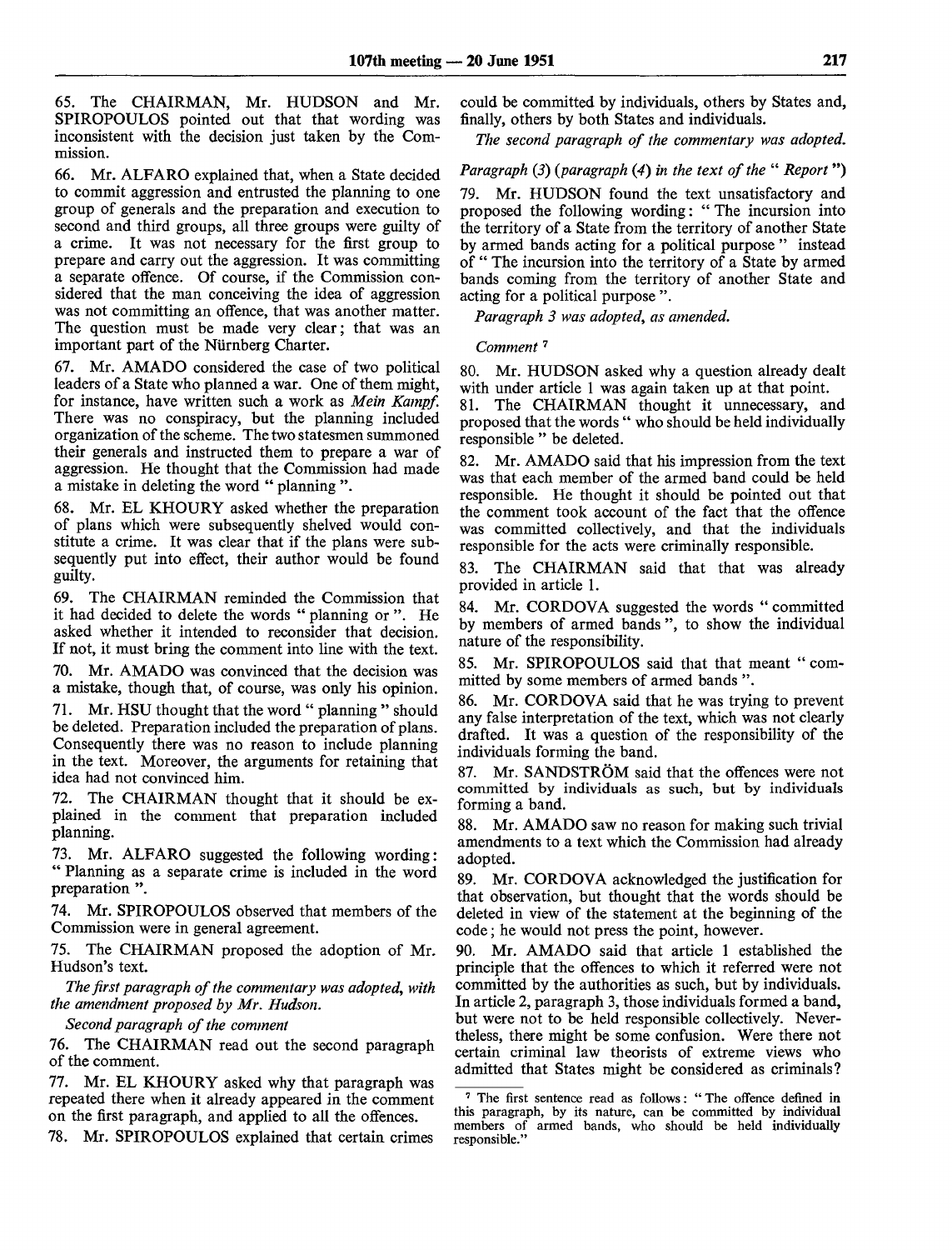The purpose of the commentary was to clarify that question and dispel all such confusion. Under article 1, individuals were responsible whether they were Heads of States, ministers or generals, but under article 2, paragraph 3, they would be responsible because they formed a band. He was in favour of retaining the commentary.

91. Mr. LIANG (Secretary to the Commission) did not see how the sentence could stand after the words " who should be held individually responsible " were deleted. Something would have to be added. The statement at the beginning of the comment was self-evident. He suggested the words " the offence defined in this paragraph  $\dots$  can only be committed by individual members . ...". That would exclude the idea of the offence being committed by an armed band as a group.

92. Mr. CORDOVA did not consider that the text of article 1 excluded the possibility of the offences being committed by bands. From the text of article 1 and of the paragraph under discussion, it might be thought that the offences could be committed by bands, and also that the individual members of such bands were punishable. He knew that that was not the intention of the Commission, but the meaning should be made clear. It was evident that individual members of the band were punishable, but the text did not exclude the possibility of the band itself being considered guilty of the offence. He proposed either retaining the first sentence of the comment or changing the text of the article.

93. Mr. HUDSON proposed that Mr. Liang's suggestion be adopted.

94. Mr. ALFARO wished to draw Mr. Córdova's attention to the fact that the responsibility of groups was also mentioned with reference to the other offences. If it were said that the offence " can only be committed by individual members ", the meaning of the text would be clear.

#### *It was decided to retain the words* " *who should be held individually responsible* ".

95. Mr. SCELLE said that he wished to make a comment on terminology, Each of the paragraphs included the words " *de par sa nature* " (by its nature) which had little meaning in French. Indeed, those words appeared to mean that there was no room for discussion, whereas the discussion which had just taken place between members of the Commission showed that the opposite was the case. It would be sufficient to say " the offence defined in this paragraph ". He repeated that the words " *de par sa nature*<sup>25</sup> (by its nature) either had no meaning or else meant that no other interpretation was possible. But if that were so, there was no need to define the offence.

96. Mr. CORDOVA observed that Mr. Scelle's comment also applied to the Spanish and English texts. The words could therefore be deleted.

*It was decided to delete the words* " *by its nature* " *in the comments on paragraphs 1, 2 and 3.*

*Paragraph (4) (paragraph (5) in the text of the* " *Report* ") *Paragraph 4 was adopted without debate.*

*Comment*

97. Mr. HSU thought that the second paragraph of the comment on paragraph 4 could be deleted.<sup>8</sup> He would have preferred the idea of subversive acts to be included in the definition, but that short sentence did not express it satisfactorily. He would therefore prefer the paragraph to be deleted.

98. Mr. HUDSON and Mr. SCELLE agreed with that view.

*It was decided to delete the second paragraph of the comment on paragraph 4.*

99. Mr. YEPES considered the last paragraph of the comment superfluous, since the article itself already stated that, in order to constitute an offence, the act must be committed by the authorities of the State.

100. Mr. SPIROPOULOS pointed out that he had provided each paragraph with a comment of that nature at the request of Mr. Yepes himself. He certainly realized that the distinction drawn between offences which could be committed by individuals and those which could only be committed by the authorities of the State was arbitrary, and even incorrect; in his opinion only offences committed by individuals should be included, since there was no criterion for determining that an offence was committed by a State. Nevertheless, that distinction was part of the very foundation of the draft code; once accepted it must be maintained.

101. Mr. YEPES said that he had no amendment to propose.

*The comment was adopted as amended? °*

## *Paragraph (5) (paragraph (6) in the text of the* " *Report* ")

102. Mr. SCELLE pointed out that, in the third line of the French text, the word " *terroristes* " before the word " *organisees* " should be deleted.

*Paragraph 5 was adopted?<sup>b</sup>*

## *Comment*

103. Mr. HUDSON pointed out that the Convention for the Prevention and Punishment of Terrorism referred to in the first paragraph of the comment had never entered into force. Hence that paragraph went too far in saying that the encouragement of terrorist activities was " prohibited " by article 1.

104. Mr. ALFARO thought it advisable to retain the reference to that convention; although it had never entered into force, it nevertheless expressed the views of 40 States which had thought it necessary to take measures against terrorist activities.

105. Mr. HSU considered that the terrorist activities referred to in paragraph 5 were a rather unimportant offence compared with those referred to in the other paragraphs. What the authorities of a State attempted to bring about in another State was subversion. That

<sup>&</sup>lt;sup>8</sup> It read as follows: "The term 'foment' is used to include the meaning of ' aid and abet'."

<sup>8</sup>ª See summary record of the 109th meeting, para. 119.

<sup>85</sup>  *Ibid.,* paras. 120-125.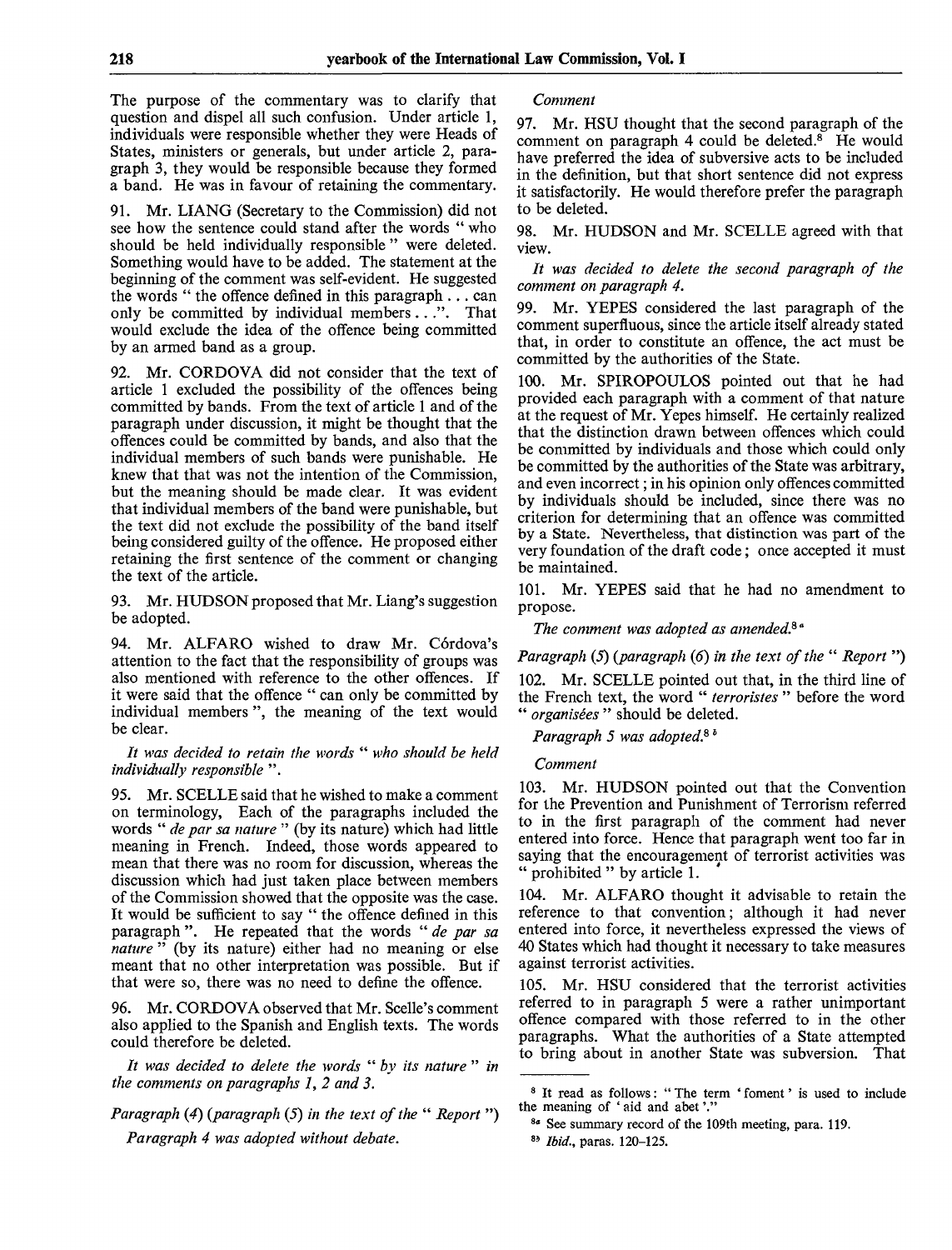being so, he wondered whether it would not be better to delete the whole of paragraph 5.

106. After a discussion on how the reference to article 1 of the Convention on Terrorism should be worded in order to avoid giving the false impression that the provisions of that article were an existing rule of law, *it was decided to re-word the first paragraph of the comment* as follows:

" Article 1 of the Convention for the Prevention and Punishment of Terrorism, of 16 November 1937, contained a prohibition of the encouragement of terrorist activities."<sup>8</sup>

*The second paragraph of the comment was adopted without debate.*

*Paragraph (6)*<sup>10</sup> *(paragraph* (7) *in the text of the " Report*")

107. Mr. FRANCOIS pointed out that the Commission had adopted an amendment, proposed by Mr. Sandström. changing the text of paragraph 6 to read: " *y compris . .. les obligations d'un traite etablissant des restrictions* concernant ",<sup>11</sup> which did not appear in the present French text of the draft code.

108. Mr. KERNO (Assistant Secretary-General) observed that the amendment was correctly included in the English text.

109. Mr. SCELLE said that in the French text the sentence would have no meaning. The words " *obligations d'un traite etablissant des restrictions concernant:* i) *le caractère* . . . *d'armements* " did not convey anything.

110. Mr. CORDOVA proposed that the words " y *compris sans que cette enumeration soit limitative* " should be replaced by the word " *notamment* ".

111. Mr. HUDSON thought that the paragraph should be deleted. He wondered whether, in the case of a treaty on arbitration, which was clearly " designed to ensure international peace and security", the refusal by the authorities of a State to submit a dispute to arbitration would be an offence under international law. The definition in paragraph 6 included such acts.

112. Mr. YEPES asked whether the text of the paragraph meant that any violation of treaty obligations constituted an offence against peace. For instance, the Atlantic Pact fulfilled all the conditions stipulated in paragraph 6. Would a trivial and involuntary violation, such as might arise, be an offence against peace?

113. Mr. ALFARO announced that, after an exchange of views with several members of the Commission, he had prepared the following new text to replace paragraph 6:

" Acts by the authorities of a State in violation of its obligations under treaty which is designed to ensure international peace and security by means of restrictions or limitations on armaments, or on military training, or on fortifications, or other restrictions of the same character."

114. Mr. HUDSON proposed that the words "by means of restrictions " be replaced by the words " by placing restrictions ".

115. Mr. EL KHOURY had prepared another text, which he read out, and which was very similar to that proposed by Mr. Alfaro. He nevertheless supported the latter's proposal.

116. Mr. SCELLE did not think it advisable to include the enumeration contained in Mr. Alfaro's text. Any enumeration was dangerous and might even become a restriction. He proposed merely saying " international treaty obligations designed to ensure international peace and security by the limitation or reduction of armaments".

117. Mr. SPIROPOULOS could not agree to those amendments. He emphasized that nearly all treaties contained enumerations. That was why he had thought it advisable to include one in his text. Moreover, it was not merely a question of reducing armaments.

118. He pointed out that Mr. Alfaro had not retained the location of armed forces or armaments in his amendment. That was a most important point, since it might be said that the Second World War had broken out for reasons of that kind. He thought it absolutely essential to retain the detailed enumeration.

119. Mr. HUDSON did not consider that Mr. Alfaro's amendment omitted anything.

120. Mr. SCELLE observed that Mr. Alfaro's text did not cover the case of a treaty stipulating that a State undertook not to require military service for a longer period than one year.

121. Mr. ALFARO pointed out that the case was covered by the words " military training", which were included in his text.

122. The CHAIRMAN asked whether Mr. Alfaro's text provided for the case of demilitarized zones.

123. Mr. EL KHOURY, supported by Mr. SPIRO-POULOS, thought that the last phrase of Mr. Alfaro's text could include demilitarized zones established under a treaty between two parties.

124. Mr. ALFARO pointed out that the last phrase of his text made it possible to avoid the danger of an enumeration.

*Mr. Alfaro's amendment to paragraph 6 was adopted.*

*Comment*

125. Following a remark by Mr. HUDSON, the CHAIRMAN announced that the Secretariat would revise the reference to League of Nations publications.

*The comment on paragraph 6 was adopted.*

<sup>&</sup>lt;sup>9</sup> Instead of "The encouragement of terrorists activities is prohibited by Article 1 of the Convention for the Prevention and Punishment of Terrorism of 16 November 1937 ".

<sup>10</sup> Paragraph 6 read as follows: " 6. Acts by the authorities of a State in violation of obligations of a treaty which is designed to ensure international peace and security, including but not limited to acts in violation of treaty restrictions as to :

<sup>&</sup>quot; (i) The character or strength or location of armed forces or armaments; or

<sup>&</sup>quot; (ii) The training for service in armed forces; or

<sup>&</sup>quot; (iii) The maintenance of fortifications."

<sup>&</sup>lt;sup>11</sup> See summary record of the 89th meeting, paras. 125-127.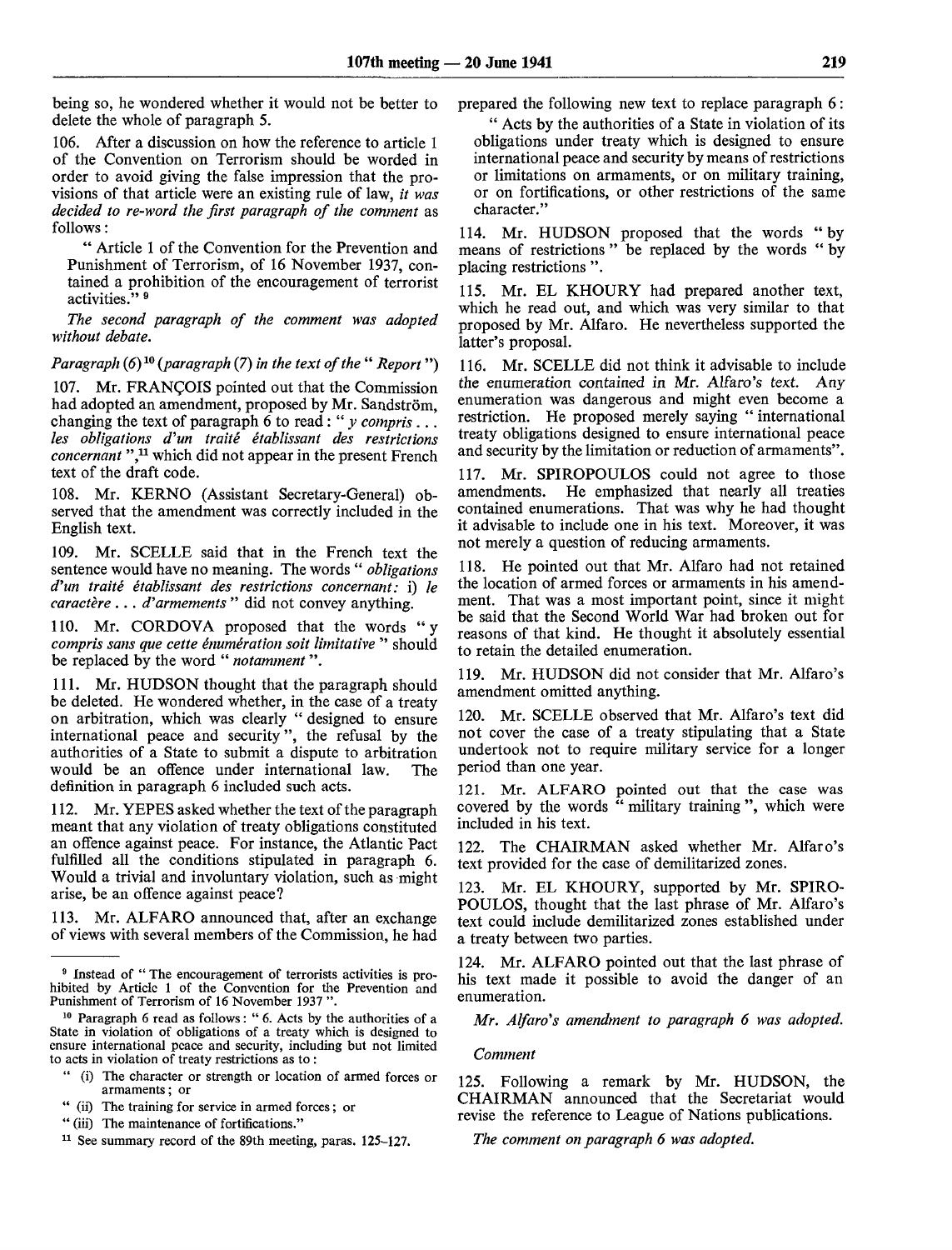Paragraph (7)<sup>12</sup> (paragraph (8) in the text of the " Report ")

126. Mr. KERNO (Assistant Secretary-General) regretted that paragraph 7 was not accompanied by any comment other than the paragraph indicating who could commit the offence (last paragraph of the comment in the text of the " Report").

127. Mr. SANDSTRÖM thought that the text of that paragraph was taken from the draft Declaration on Rights and Duties of States.<sup>13</sup>

128. Mr. YEPES asked if the paragraph also referred to territories placed under the authority of a State. He wished to know, for instance, whether annexation of a zone on the frontier between two States, which was in dispute, was a danger to international peace and constituted an international offence, as in the case of annexation of territory belonging to another State.

129. The CHAIRMAN, supported by Mr. SPIRO-POULOS, thought that the paragraph should be deleted. The acts referred to would always come within the scope of the definition in article 2, paragraph 1.

Mr. KERNO (Assistant Secretary-General) emphasized that the reason why he had regretted the absence of a comment on that paragraph was that he thought that a similar idea was to be found in the Briand-Kellogg Pact, the United Nations Charter and articles 9 and 11 of the Declaration on Rights and Duties of States. He was, however, prepared to admit that the offence referred to in paragraph 7 was already covered by article 2, paragraph 1. 131. Mr. ALFARO also considered that the paragraph should be deleted.

132. Mr. YEPES was opposed to the deletion of paragraph 7, since that would amount to indirect approval of annexation. It would be a grave error not to consider annexation as an international offence.

// *was decided, by 7 votes to 5, to retain paragraph 7, subject to drafting changes.*

133. Mr. CORDOVA also thought that the paragraph should be retained. The Tribunal would decide whether any particular act came within the definition or not.

134. He thought that the words " or directed toward " could be deleted.

*It was so decided.*

135. Mr. EL KHOURY proposed deleting the passage beginning with the words "or of territory under an international régime " down to the end of the paragraph. 136. Mr. FRANCOIS pointed out that if that were done, even annexation under a treaty would be an offence.

137. Mr. EL KHOURY agreed to limit the proposed deletion to the words " or of territory under an international régime".

138. Mr. HSU asked whether the deletion proposed by Mr. EL KHOURY implied that annexation of territory under an international régime would not be regarded as an offence.

*Mr. el Khoury's amendment was rejected by 6 votes to 4.*

*It was decided, by 8 votes to 1, to delete the words* " *or to the Purposes and Principles of the United Nations* ".

139. Mr. EL KHOURY observed that it would be preferable for the words " contrary to international law" to be placed after the word " annexation ".

*It was so decided.*

140. Mr. YEPES, supported by Mr. ALFARO, proposed that, after the words " belonging to another State", the words " or placed under the authority of another State" be inserted. He was thinking of the case of disputed sovereignty over a territory situated on the frontier between two adjoining States.

141. Mr. CORDOVA pointed out that Mr. YEPES' proposal meant applying the principle that no man could be a judge in his own cause.

142. The CHAIRMAN observed that that principle was already stated in article 1 of the draft code.

*Mr. Yepes' amendment was rejected by 6 votes to 3.*

143. Mr. KERNO (Assistant Secretary-General) still doubted whether paragraph 7 served any real purpose. It was clear that annexation by force was already covered by the definition of the offence referred to in the first paragraph of article 2. As the Commission had decided to retain paragraph 7, however, the need for a comment became all the more evident; it was necessary to state why annexation was to be described as an offence independent of that referred to in the first paragraph. He could not imagine that annexation could be carried out without the employment or threat of employment of force. 144. Mr. SPIROPOULOS agreed with Mr. Kerno's view regarding annexation. He added that writers who had studied the question declared that, without the employment of force or previous occupation, annexation was not valid and had no legal effect.

145. Mr. SCELLE considered that the Commission had been right in deciding to retain paragraph 7. A code of offences against the peace and security of mankind could not omit to mention annexation, which was the principal offence.

146. Moreover, something other than mere annexation could be imagined: for instance, blockade with a view to annexation. In that connexion he recalled the war between Austria-Hungary and Serbia, known as the " Pig War ", during which Austria had closed her frontier in order to starve out Serbia, with a view to annexation. That blockade had been considered as an obvious legal abuse. The Commission had defined offences that were no more grave than starving out a country, which could be done without the employment of force.

147. Mr. HSU observed that there could be direct and indirect employment of force; he thought it well to clarify the matter.

148. Mr. AMADO pointed out that the argument that the subject was already covered by the first paragraph of article 2 could be applied to all the other paragraphs. Such an argument could not be accepted. In his opinion it was

<sup>&</sup>lt;sup>12</sup> Paragraph 7 read as follows: "7. Acts by authorities of a State resulting in or directed toward the annexation of territory belonging to another State or of territory under an international regime, contrary to international law or to the Purposes and Principles of the United Nations.'

<sup>&</sup>lt;sup>13</sup> See General Assembly resolution 375 (IV) of 6 September 1949, annex, articles 9 and 11.